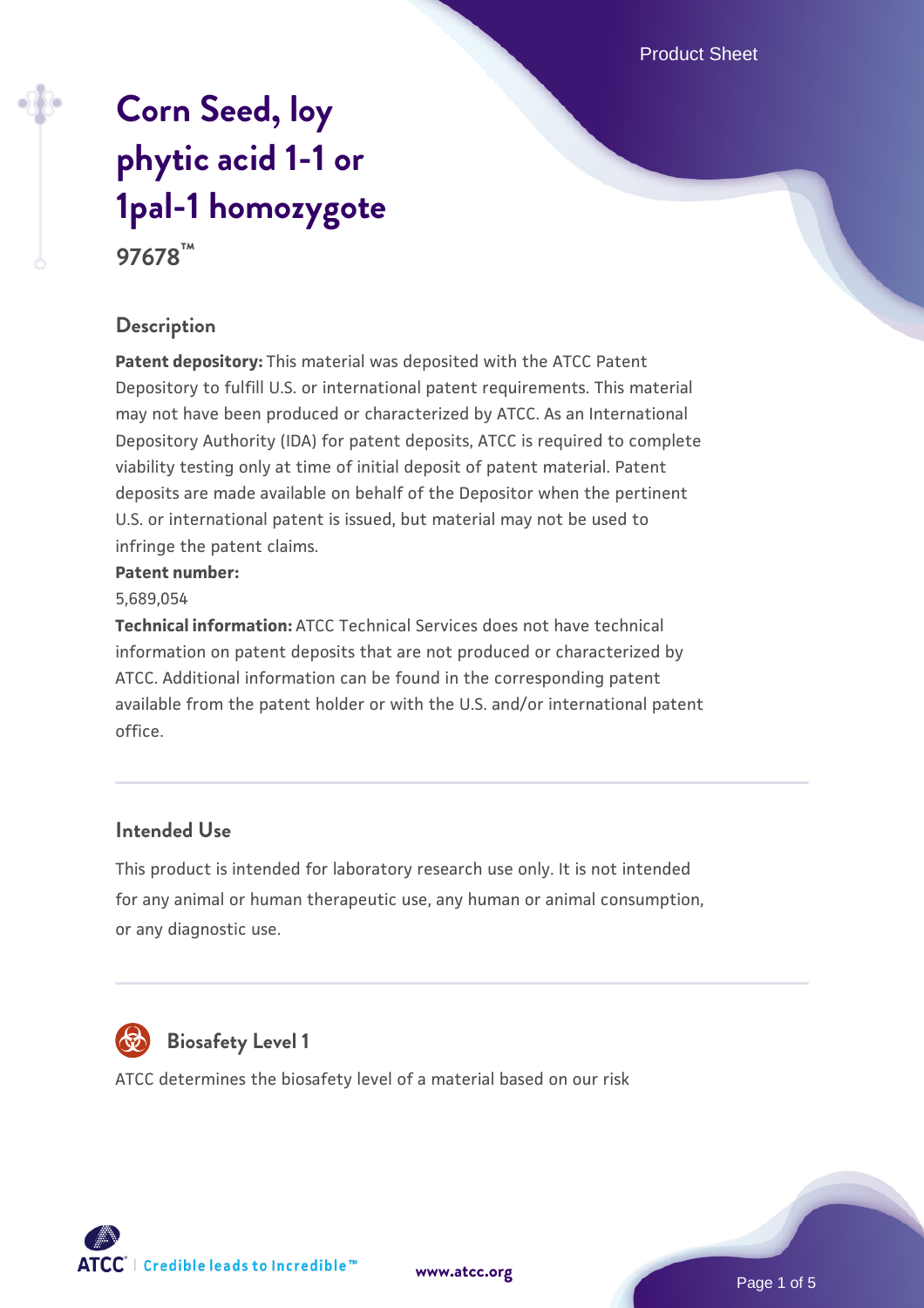assessment as guided by the current edition of *Biosafety in Microbiological and Biomedical Laboratories (BMBL)*, U.S. Department of Health and Human Services. It is your responsibility to understand the hazards associated with the material per your organization's policies and procedures as well as any other applicable regulations as enforced by your local or national agencies.

### **Certificate of Analysis**

For batch-specific test results, refer to the applicable certificate of analysis that can be found at www.atcc.org.

## **Material Citation**

If use of this material results in a scientific publication, please cite the material in the following manner: Corn Seed, loy phytic acid 1-1 or 1pal-1 homozygote (ATCC 97678)

### **References**

References and other information relating to this material are available at www.atcc.org.

### **Warranty**

The product is provided 'AS IS' and the viability of ATCC® products is warranted for 30 days from the date of shipment, provided that the customer has stored and handled the product according to the information included on the product information sheet, website, and Certificate of Analysis. For living cultures, ATCC lists the media formulation and reagents

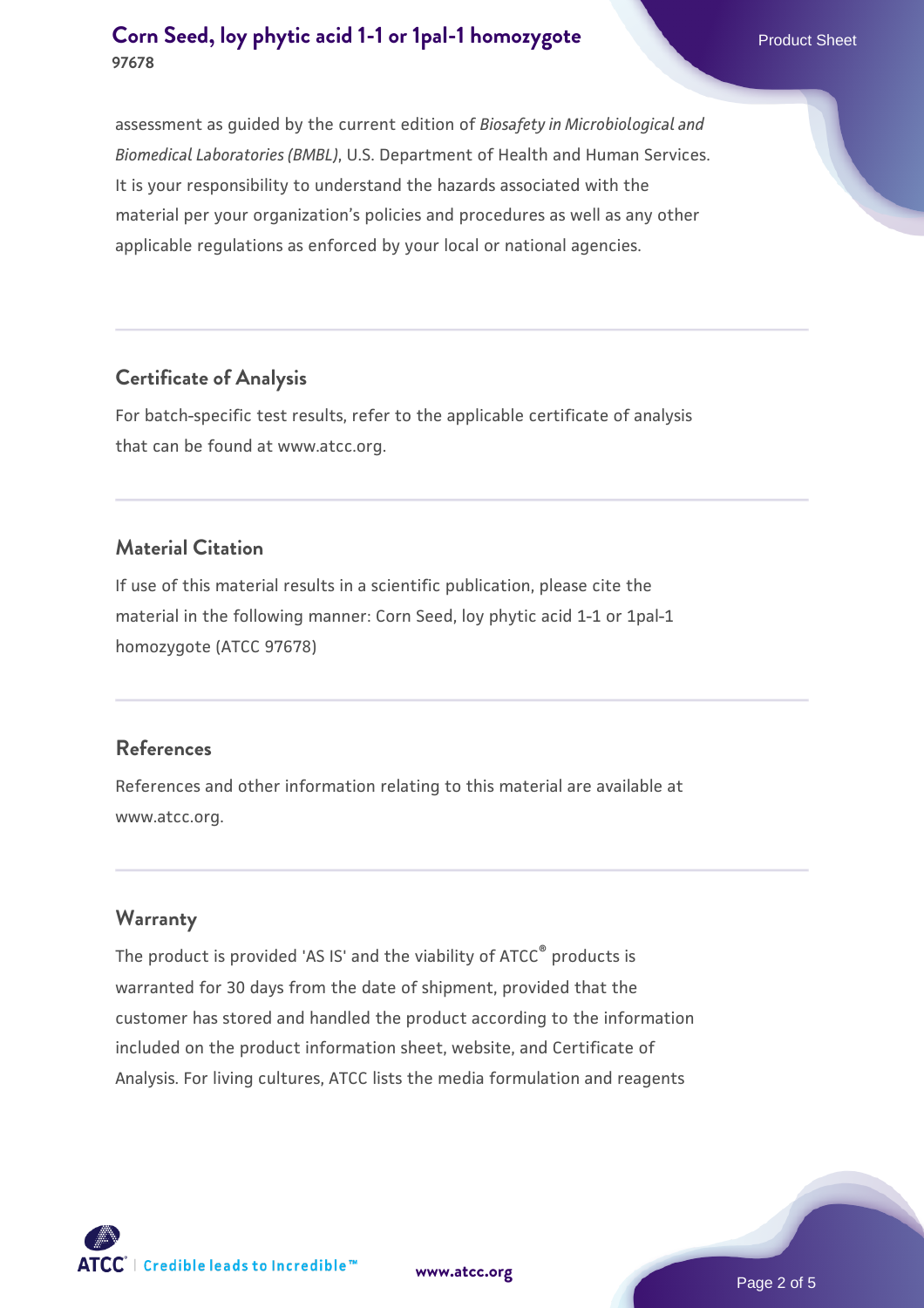that have been found to be effective for the product. While other unspecified media and reagents may also produce satisfactory results, a change in the ATCC and/or depositor-recommended protocols may affect the recovery, growth, and/or function of the product. If an alternative medium formulation or reagent is used, the ATCC warranty for viability is no longer valid. Except as expressly set forth herein, no other warranties of any kind are provided, express or implied, including, but not limited to, any implied warranties of merchantability, fitness for a particular purpose, manufacture according to cGMP standards, typicality, safety, accuracy, and/or noninfringement.

### **Disclaimers**

This product is intended for laboratory research use only. It is not intended for any animal or human therapeutic use, any human or animal consumption, or any diagnostic use. Any proposed commercial use is prohibited without a license from ATCC.

While ATCC uses reasonable efforts to include accurate and up-to-date information on this product sheet, ATCC makes no warranties or representations as to its accuracy. Citations from scientific literature and patents are provided for informational purposes only. ATCC does not warrant that such information has been confirmed to be accurate or complete and the customer bears the sole responsibility of confirming the accuracy and completeness of any such information.

This product is sent on the condition that the customer is responsible for and assumes all risk and responsibility in connection with the receipt, handling, storage, disposal, and use of the ATCC product including without limitation taking all appropriate safety and handling precautions to minimize health or environmental risk. As a condition of receiving the material, the customer agrees that any activity undertaken with the ATCC product and any progeny or modifications will be conducted in compliance with all applicable laws, regulations, and guidelines. This product is provided 'AS IS' with no representations or warranties whatsoever except as expressly set forth



**[www.atcc.org](http://www.atcc.org)**

Page 3 of 5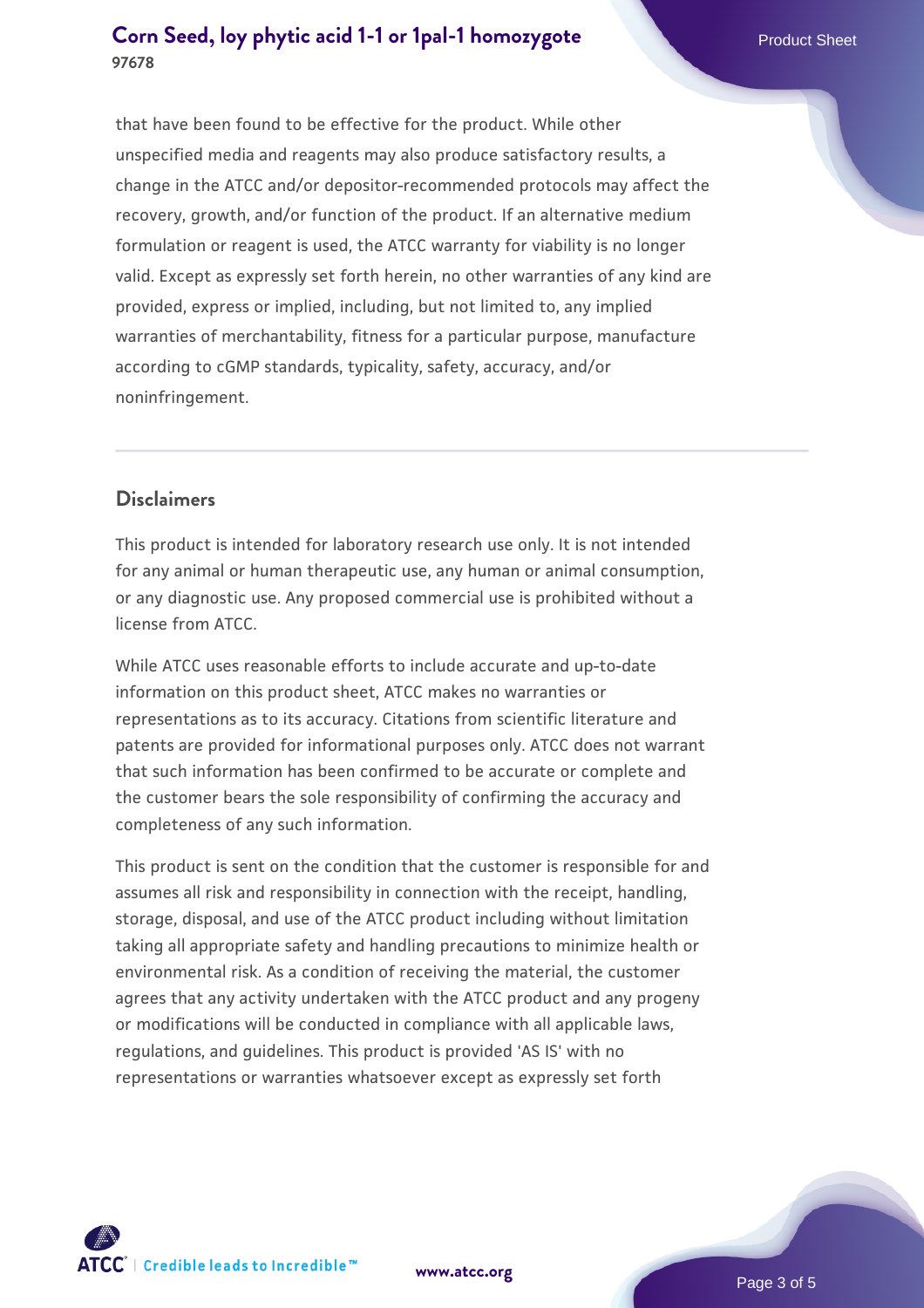herein and in no event shall ATCC, its parents, subsidiaries, directors, officers, agents, employees, assigns, successors, and affiliates be liable for indirect, special, incidental, or consequential damages of any kind in connection with or arising out of the customer's use of the product. While reasonable effort is made to ensure authenticity and reliability of materials on deposit, ATCC is not liable for damages arising from the misidentification or misrepresentation of such materials.

Please see the material transfer agreement (MTA) for further details regarding the use of this product. The MTA is available at www.atcc.org.

This material is cited in a US and/or international patent and may not be used to infringe the claims. Depending on the wishes of the Depositor, ATCC may be required to inform the Depositor of the party to which the material was furnished.

### **Copyright and Trademark Information**

© ATCC 2021. All rights reserved. ATCC is a registered trademark of the American Type Culture Collection.

#### **Revision**

This information on this document was last updated on 2021-05-19

## **Contact Information**

ATCC 10801 University Boulevard Manassas, VA 20110-2209 USA US telephone: 800-638-6597